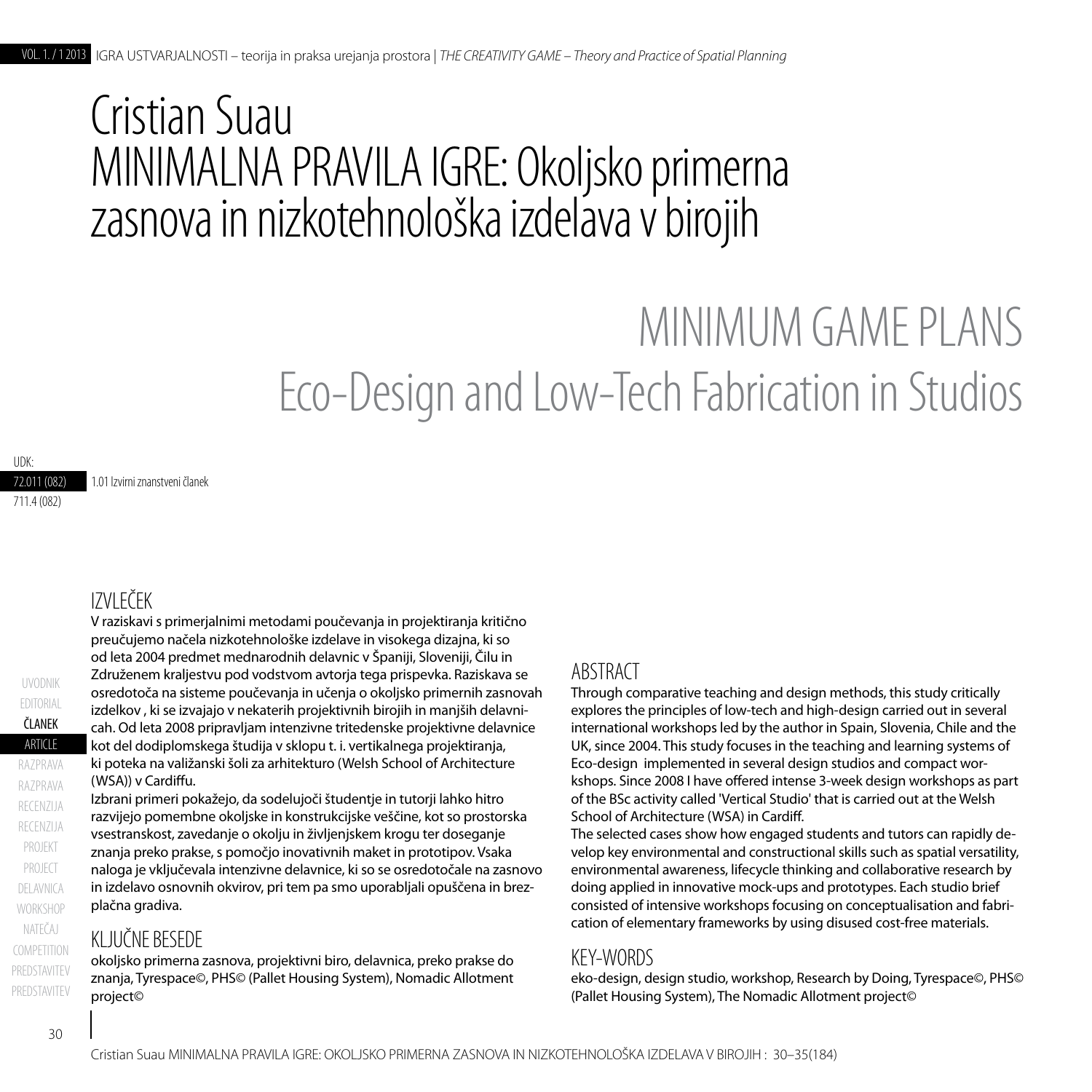## 1. Preface

Eco-design aims at reducing the environmental impact of buildings or products, including the energy consumption throughout their entire life cycle. Eco-design is consequently the process of incorporating environmental considerations during all (as early as possible) phases of the design of buildings or objects. The aim is to identify possible design strategies and alternatives in order to reduce the urban environmental impacts throughout the life cycle. The adoption of the Eco-design approach has to focus on environmental balances, which are related to shifting of environmental problems from one stage to another and from one environmental slot to another.

Eco-design is for that reason closely related to life cycle thinking. All the case studies deal with the principles of *Reusability, Recyclability* and *Recoverability* of urban and industrial waste such as packaging and thus explore structural capacities to become inhabited devices such as playgrounds, dwellings or furniture. Low-tech fabrication is the optimal medium to test and materialise our Eco-design outcomes, throughout the method of *'bricolage'.* The term is borrowed from the French word bricolage, from the verb bricoler, the core meaning in French being, *»fiddle, tinker«* and, by extension*, »to make creative and resourceful use of whatever materials are at hand (regardless of their original purpose)«* (Merriam-Webster dictionary, 2013) or Do-It-Yourself (DIY), an elementary fabrication process that is 100% personal involvement and enhancement of manual skills, which are dormant due to an education based on abstraction and merely cognitive aspects rather than material competences.

## 2. Towards a Democratic Design

Following the lesson of the *"Tower of Babel"* painted by Pieter Bruegel the Elder in 1563 (Kunsthistorisches Museum, Vienna), planet Earth seems a vulnerable "3D *game board"*. Its tools and components are not limitless. The current financial crisis is a good example of unscrupulous ruling. It demands a profound analysis on the collapse of speculative manoeuvres, with dramatic short-term consequences in our environment. What is evident, mainly in industrialised zones, is that we are undergoing the excess of a speculative "Culture of Consumption" and the pseudo-environmental notion of *"Greenism"*.

After reading the clairvoyant book called *"Six Memos for the Next Millennium"* (Calvino, 1988, pp. 101-124) – full of wit and erudition – I would like to highlight some key points which govern not just a visionary planet but ethically my lifecycle thinking by *underpinning progressive research by doing,*  mainly through the bridging between design studio and personal research outputs. It reveals itself as a manifesto for democratic design. Generally a succinct synopsis of five cornerstones can be deployed as follows:

#### **I. Empowered Diversity**

Conflict, diversity and difference are constitutive elements of democratic coexistence. A democratic architecture has to identify obstacles and provide flexibilities, explore visionary scenarios, look at potential smart technologies and define new socio-spatial models.

#### **II. Adaptable Living Systems: What Should We Play Instead?**

Life is frantic and changing. Adaptability is a necessary antidote against reductive and dysfunctional schemes of living in motion. We must operate with progressive design approaches on potential architecture by exploring the spatial deterioration of the built environment in existing urban or suburban contexts and thus generating new spatial games.

#### **III. Construction of Innovative Environments and Plural Design**

Density and diversity are sustainable terms. All citizens have the right to have a sustainable social, climatic and built environment. For instance, any democratic architecture should support the use of decarbonised technologies and encourage passive energy systems in order to achieve adequate thermal performance, climatic protection, and functional flexibility.

#### **IV. Playability**

One of the most significant aspects of design lies in its ludic action. What level of playability do we take into consideration in the design process?

#### **V. Social Accessibility**

We must reject any architectural trend that excludes the ethic role and consequently the social promotion. Architects are certainly organic intellectuals because they are organizers of the existing and future built environment.

## 3. Playingwith Less

By studying historically the spatial evolution of architecture, we observe a gradual dematerialization of the space, from mass towards film. Contemporary space in formal cities is lacking of playability. Citizens do not engage enough in decision-making and, for instance, our streetscape becomes a territory of boredom and social agony. Nevertheless, space is a precious resource especially in informal cities and certainly communities in slums do engage more in the remapping and reshaping of their built environment. Users take an active role and the inventiveness of survival logic allows for the development of dynamic spatial frames ruled by three main factors: *Compactness, Lightness and Speed.*

Those factors are not just mere definitions but contain the new principles which rule the world of design. For instance, if we focus on the notion of compactness, it appears as a manifesto of *Elementarism* against oversized architecture. Smallness opens up unexpected trails of spatial production and provides new functional flexibility with spatial interoperability; do more with less. The sculptor Richard Serra stated that *»the biggest break in the history of sculpture in the twentieth century occurred when the pedestal was removed (Serra, 1994, pp. 141)."*

It provides new opportunities for modular and lightweight housing frames by reusing pallets shipping boards. It can be assembled or disassembled anywhere easily. It consists of expandable and contractible spaces within simple frameworks, and it is well-weatherproofed with passive techniques according to specific climatic contexts. Source: Dr. Suau archive (ECOFAB-RICA, 2012).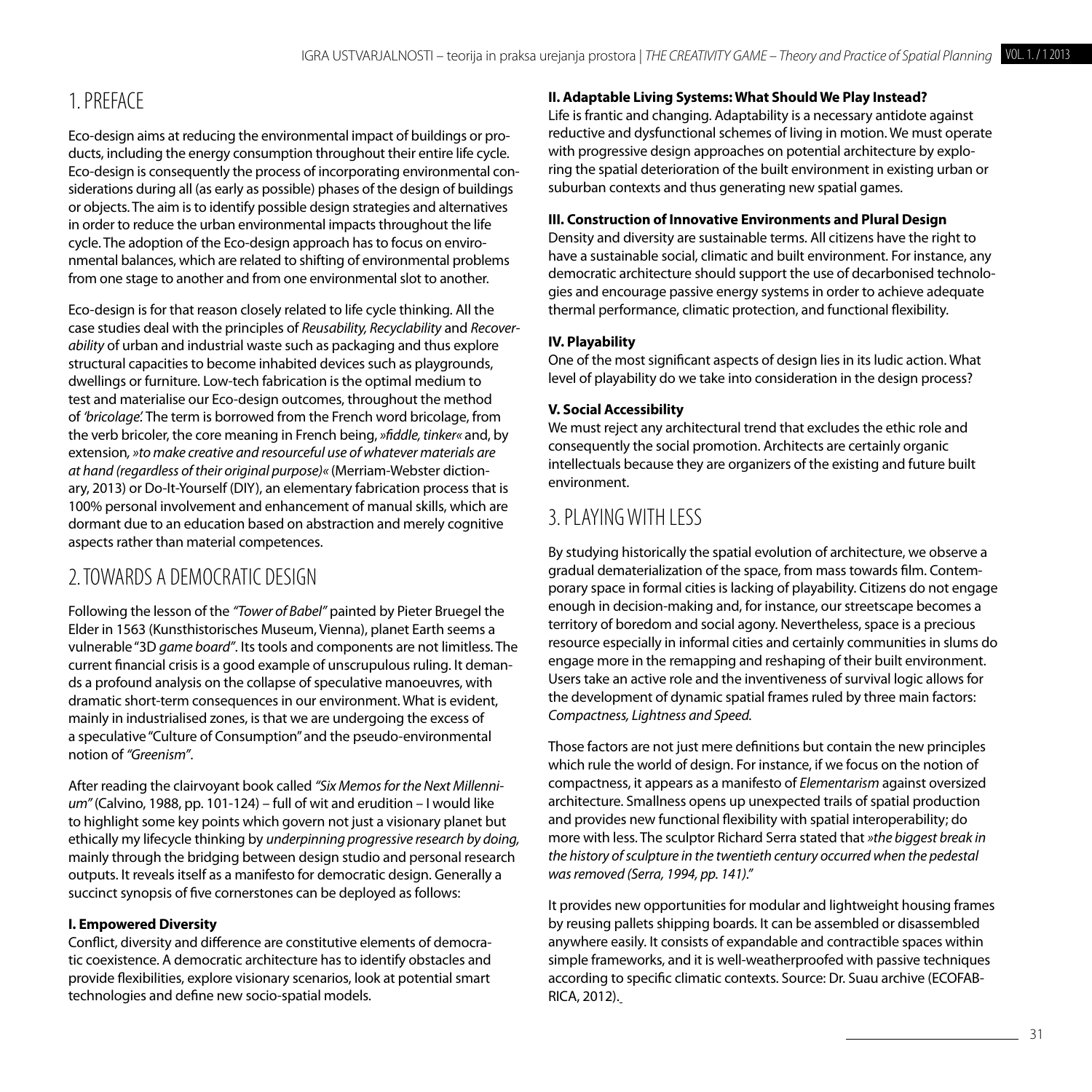

If we relate this statement in architectural practice, what happens when foundations become smaller, lighter or simply removed? In this case, minimum would not mean minuscule but would imply removing from design its superfluous, redundant or useless properties. Consequently the search for elementary living is not a trend applicable in impoverished cities or cultures but is rather an appropriate strategy for dealing with playable design factors (Figure 1). What level of playability do we take into consideration within the design process?

Compactness inevitable implies lightness and speed of fabrication. Hence ludic research and workshops on compact-light-fast design should experiment in praxis and, above all, play with potential and existing obstacles. Apart from this, the design process should foster the sensorial exploration towards new space-frames by looking at potential appropriate technologies applied in our built environment. Thus, compact design follows the logic of minimum assemblage, a sort of "base kit" that is able of numerous combinations with few connectors.

## 4. JUNK AS MATTER FOR LUDIC FRAMEWORKS

The logics of reusing and recycling of manufacturing waste appear as a visionary game of research, which acquire a strategic role in the design of the



built environment, the reconversion of productive and economical models and the reshaping of new living forms.

Since 2004 I have investigated fast fabrication systems applied for emergency dwellings in urban or remote environments. The results are two prototypes: Tyrespace© and PHS© (Pallet Housing System) (Figure 2). They are mainly affordable solutions, which give response to mankind in natural disasters and *urban emergency* (i.e.: solutions for migration or low-incomes dwellers) in slums or the like.

The dwelling is a compact cube facing Equator. The roof is slightly tilted. The Direct Gain Systems occur by incorporating a large opening ( glazed façade) facing south and a clerestory, which performs as an efficient solar collector (thermal buffer). Source: Dr. Suau archive (ECOFABRICA, 2012).

The designs are based on the application of manufactured waste, such as disused timber boards and rubber. Depending on the specific properties of each material or component, quality of constructional systems and the weatherproofing applied in each chosen prototype, different parameters of transitoriness and lifespan can be achieved. Some materials are more ephemeral than others, nonetheless structural. Each fabrication process reuses waste as structural frames with low-tech building methods:

**I.** Tyrespace© (Figure 3) is a-prototype based on the reuse of tyres. Geometrically it consists of a compact polygonal layout where walls and roofing are structured mainly by combining and strapping car and motorbike tyres. Several climatic simulations, has thoroughly been analysed and detailed based on constraints of the modular structure. The outcomes are elastic frames -*'webs'* or semi-domes that lightly touch the ground- with potential applications in sheds, bridges and games.

**II.** The PHS© (Figure 4) is an innovative housing frame. It constitutes an ecological response by reusing timber-shipping boards applied to compact dwellings. It can easily be assembled or disassembled. Neither cranes nor scaffolds are used to connect walls with floors or roofs because the bare pallet board operates like an adjustable ladder itself. There are two types: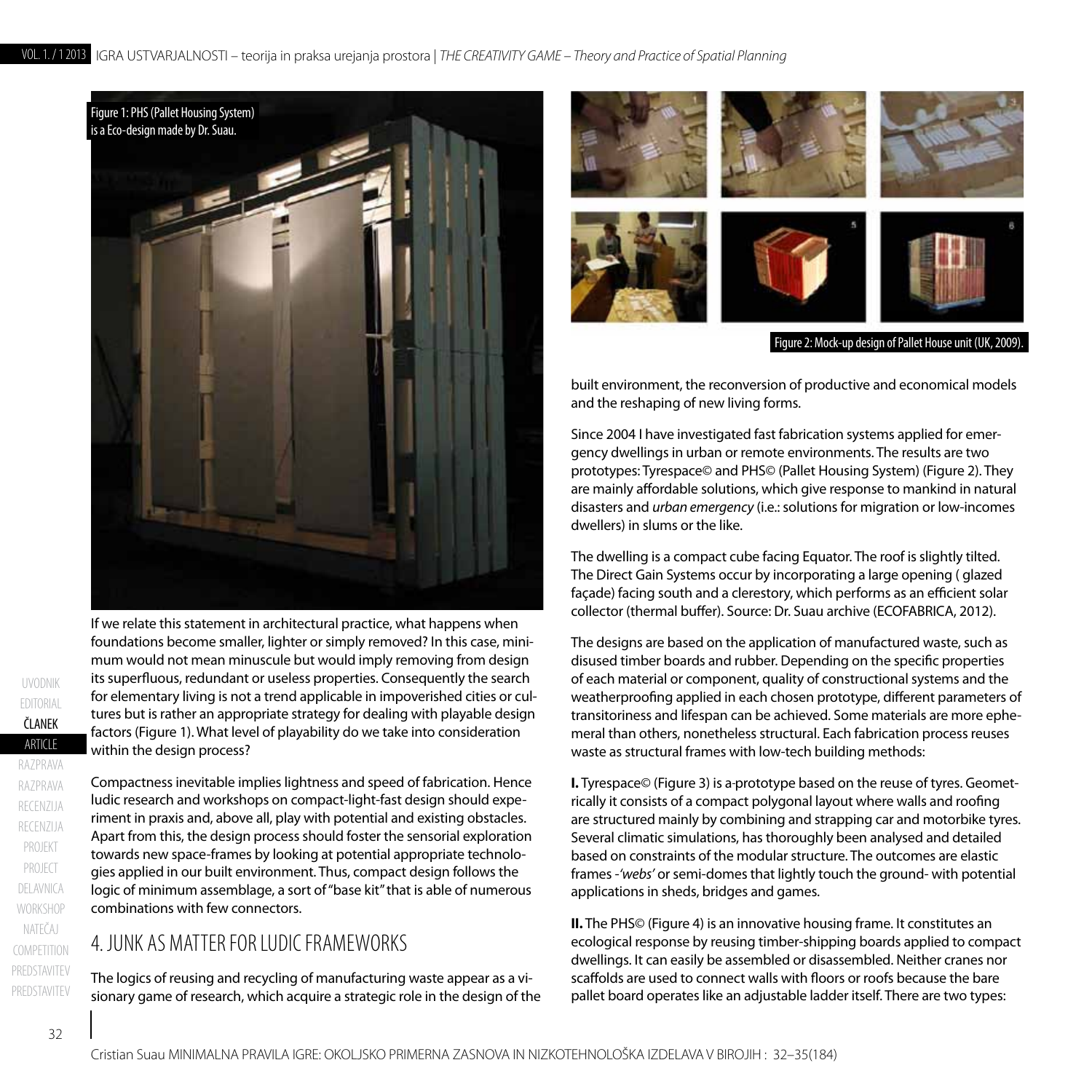

Figure 3: *Tyrespace©* project is another new structural games. In 2008, I led a Master workshop at the School of Architecture PUC in Santiago de Chile. In two weeks, 6 small groups produced a 12m span footpath bridge only with car tyres. They carried out several empirical tests using all the components and properties of each car tyre. The preliminary structural tests with strapping connectors failed. Those frames required extra-stiffness. Nevertheless the use of strapping methods showed capability to build up random tissue. Source: Dr. Suau archive (ECOFABRICA, 2012).

Cubic and Triangular (A-frame) solutions. The modules are assembled and embraced mainly by boards, tensile components or metal connectors. These components are available in the shipping and packaging manufacturing. The PHS© has been climatically tested by employing passive techniques such as orientation, building shape, and colours, available local materials, and shading devices. They have similar base modulation: 80cms x 120cm. In terms of spatial distribution, the PHS© provides a central kitchen/bath core with sleeping room.

All these case tests are handmade fabrication systems. These geometries and modules are the result of the specific structuring potential. Summarizing, junk-frames formulate a rapid implementation of variable and interchangeable structures with interior adjustable buffers and panels capable to contain different types of occupancy and climatic variation. Each structure fosters the notion of a do-it-yourself *'kit'* and demonstrates a strong spatial playability and adaptability, in line with the need for decarbonisation of the built environment.

It consisted in the application of PHS© assemblage system applied in modular and mobile agro-devices. Source: Dr. Suau archive (ECOFABRICA, 2012).



## 5. Collaborative Research by Doing

The outcomes of the above mentioned research have been directly applied into subject-based design studio. Through innovative teaching and design methods, this study critically synthesises the principles of low-tech and high- -design carried out in several international workshops and applied research led by myself. It shows how students can rapidly cultivate essential environmental and constructional abilities such as spatial versatility, environmental awareness and collaborative research by doing. Each studio brief consisted of intensive workshops focusing on conceptualisation and fabrication of elementary frameworks by using disused cost-free materials. What is a compact architecture today? What should our design objectives be for a sustainable future? What type of elementary framework should we achieve?

For instance, the design workshop called *"Nomadic Allotments"* built mobile allotments at Borough Market as part of the International Student Architecture Festival in London 2010 (refer to http://www.nomadicallotments. co.uk). Students learnt on agile fabrication, reuse of junk materials and urban gardening techniques. We obtained an international prize as the best "Recycling Project". The lesson of these series of workshops lies on the notion of eco-fabrication applied in undergraduate architectural education. The culture of each workshop is a learning tool and catalyst for "smart" design decisions, by using less and giving more. Each workshop shows how to edifice 'bridges' between praxis and research, based on flows of retrospective criticism and prospective visions for encouraging eco-friendly urban environments. Regarding the increasing levels of industrial waste released by our carbon-intensive culture, there is still a certain lack of inventiveness in how we might deal with these materials by *"upcycling"* and reusing them in the building sector, as innovative frameworks, thermal insulators or cladding.

What can we play instead by reusing industrial waste? Eco-frames aim to survey on the cultural notion of reuse and recycle applied in construction,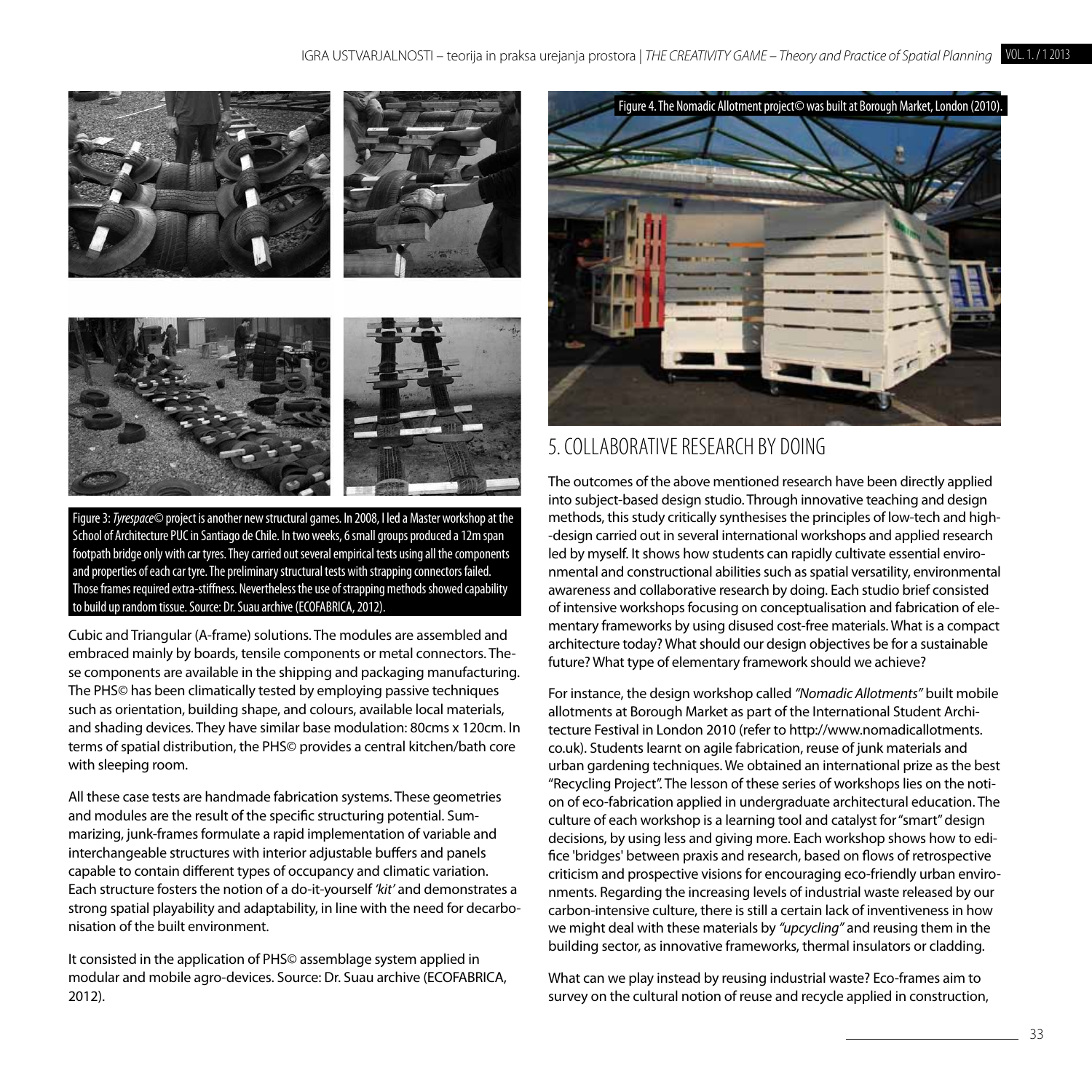by using industrial disused materials such as metal, timber, rubber or any packaging components with constructional potential. Each of these design labs has achieved the following scopes:

- A. Eco-fabrication by employing disused industrial materials
- B. Collaborative work between students and staff
- C. Environmental design by employing analogical and digital tools
- D. Communicational, spatial and constructional skills by testing and building affordable designs such as shelters, allotments, playgrounds, furniture, etc.

## 6. Process and Methodologies

Eco-frames are the result of the consolidation of 5-year T&L development project and implementation in design studio at the Welsh School of Architecture (WSA). It is part of our spring term so-called *"Vertical Studio"* for BSc1 and BSc2, which was established in 2008. Since its foundation, I have been involved in its co-ordination for two years (2008 & 2009) and also led five different units:

- *A. Folding Architecture:* http://www.cardiff.ac.uk/archi/studioproposal- -spring-2008.php
- *B. Junk-Frame:* http://www.cardiff.ac.uk/archi/studioproposal-call-for.php
- *C. Nomadic Allotments (Figure 5):* http://www.cardiff.ac.uk/archi/v-studio-2010- -studio\_4.php , http://www.nomadicallotments.co.uk
- *D. The Art Box 1:* http://www.cardiff.ac.uk/archi/v-studio-2011-studio\_4.php
- *E. The Art Box 2:* http://www.cardiff.ac.uk/archi/vs2012/pdf-html/12-the- -art-box.html

The design process of this studio offers innovative analogical and digital techniques on sustainable design through the investigation of eco-design ideas and applications. This also enables me to share my professional and research expertise by exploring *'Design by Doing'.*

The learning method encourages 100% cluster work through the surveying, debating, playing and modelling of experimental spatial systems. The student design process is mostly edited digitally, thus allows easy exchange and accessibility. Physical models are constructed and tested manually and then constructed and exhibited in 1:1 prototypes. This is done so that students can train and develop a sensorial "eye-to-hand co-ordination" and sense of fabrication and craftsmanship, not just a mere visual experience. During group tutorials, instead of providing 30-minutes-tutorial-per- -student, tutors increase the student monitoring by brainstorming and trafficking design ideas through group dynamics.

The fabrication of a mock-up allowed testing the structural capacities of a triangular framework made with only 3 shipping pallet boards. Source: Dr. Suau archive (ECOFABRICA, 2012).

Thus cohorts can also learn from each other. Within the interim review process, tutors and crits establish an appropriate medium to judge and assess work process. Therefore peer-reviews are an instant way to build up





operative critique by having different viewpoints. They create a favourable atmosphere for debate and collective celebration.

What is essential in each review is to evaluate the continuous process according to the given learning outcomes and brief's targets. Verbal, diagrammatic and written crit feedbacks are provided to all students.

A specific feedback pro-forma has been designed to record each presentation; highlighting the strengths and weaknesses of each artwork and providing alternative precedents and recommendations.

The recording part of each feedback review is filled in by a student who performs as scribe. Instant feedback is understood as a consistent, constructive and explicit mechanism for personal development, rather than a measurement for marking or a *"ticking box"* mechanism. The final marking is calculated as part of the annual portfolio. After processing and comparing these results, the next step was to reflect on the given assessment methods among colleagues, taking into account the student questionnaire.

**ARTICLE** ČLANEK

razprava

recenzija

razprava

UVODNIK

EDITORIAL